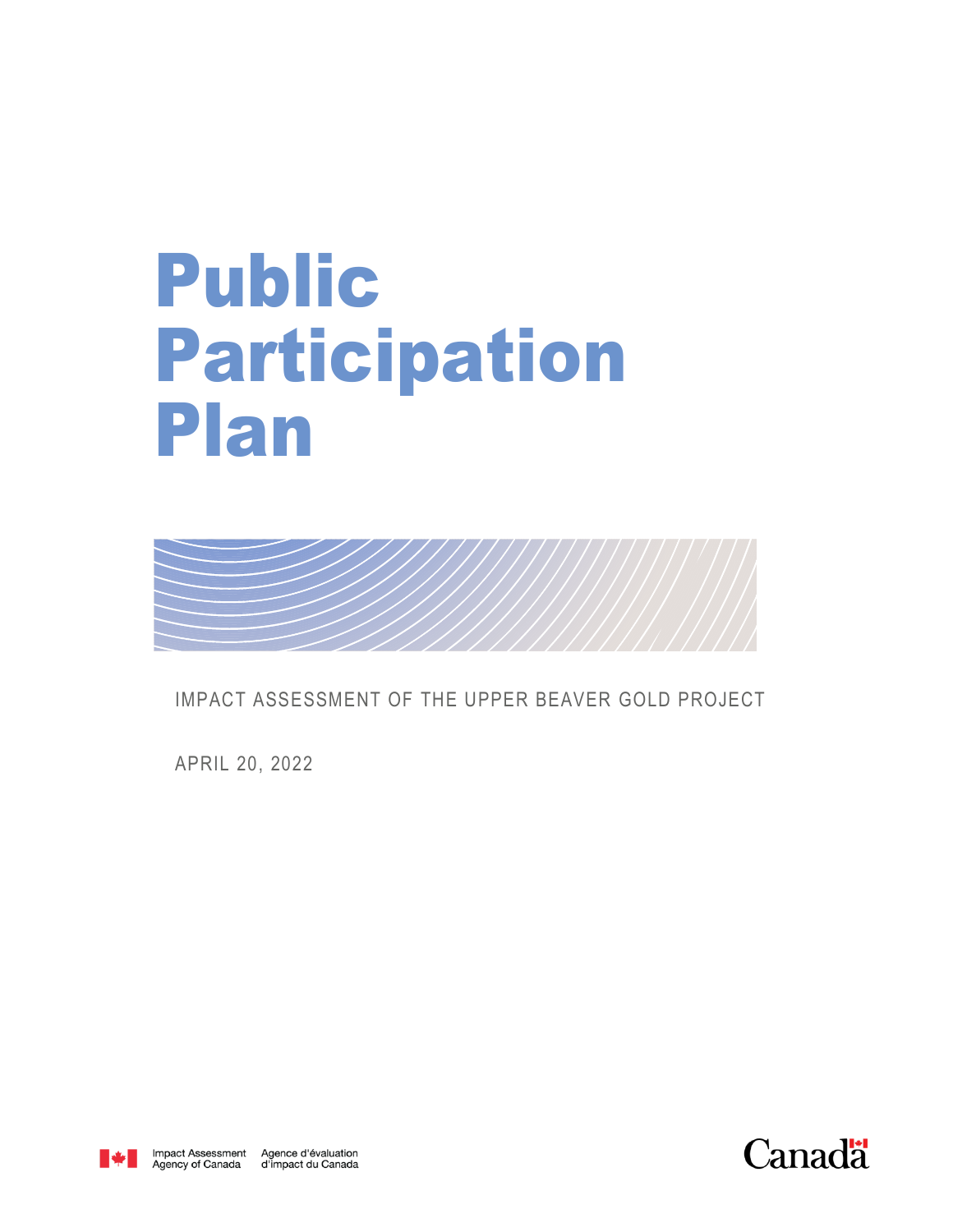# **Table of Contents**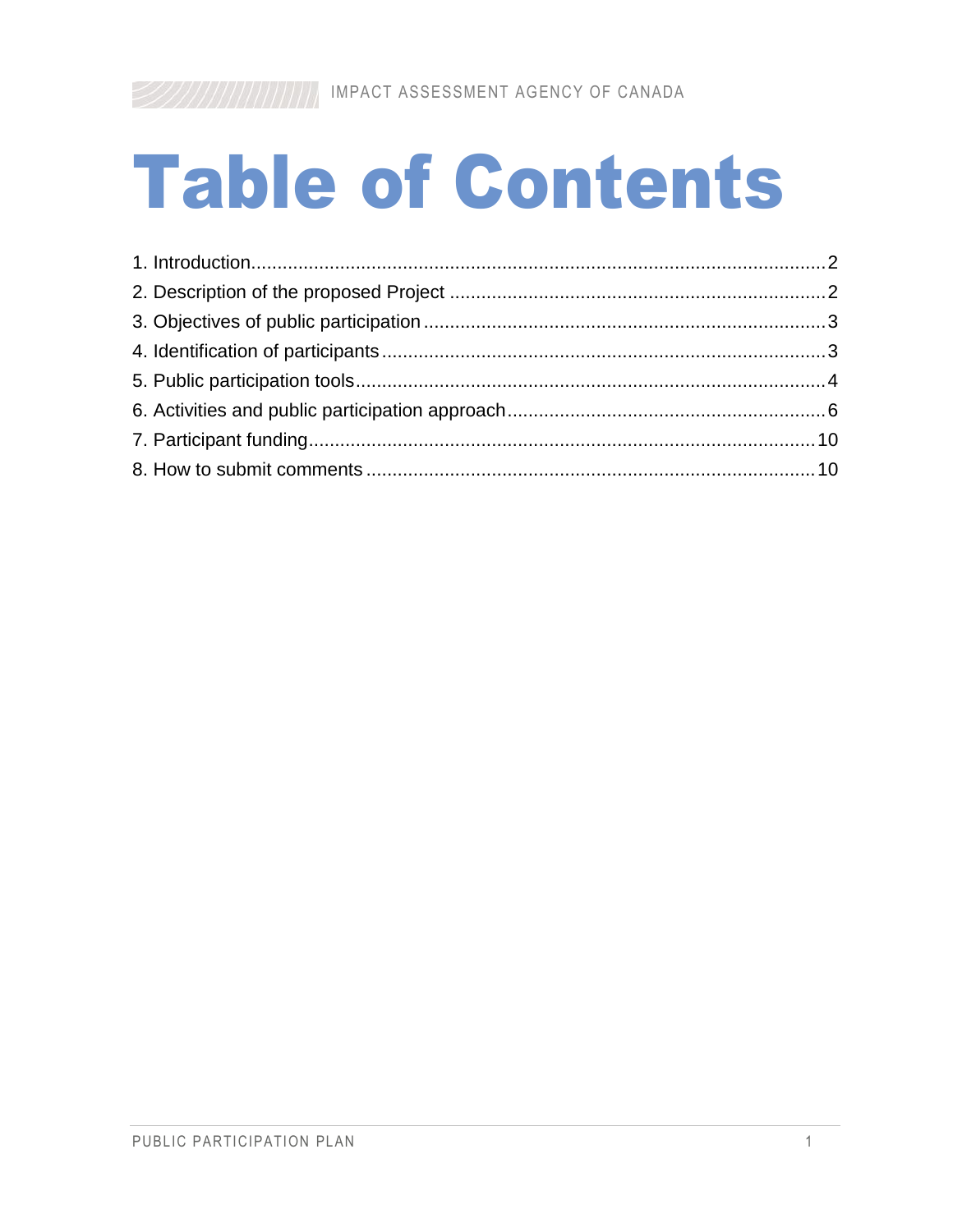#### <span id="page-2-0"></span>**1. Introduction**

On December 16, 2021, the Impact Assessment Agency of Canada (the Agency) decided that an impact assessment was required for the Upper Beaver Gold Project (the Project), pursuant to section 16 of Canada's *Impact Assessment Act* (IAA).

<span id="page-2-1"></span>The Public Participation Plan (PPP), developed by the Agency, takes into account the context of the COVID-19 pandemic, to provide the best opportunities for public participation during the entire impact assessment process for the Project. This plan may be adapted as the pandemic or the impact assessment evolves. If this is the case, the Agency will inform the public and stakeholders.

For more information on how the Agency implements meaningful public participation, please refer to the [Framework: Public Participation Under the Impact Assessment Act](https://www.canada.ca/en/impact-assessment-agency/services/policy-guidance/practitioners-guide-impact-assessment-act/framework-public-participation.html) and the [Guidance: Public](https://www.canada.ca/en/impact-assessment-agency/services/policy-guidance/practitioners-guide-impact-assessment-act/guidance-public-particaption-impact.html)  [Participation under the Impact Assessment Act.](https://www.canada.ca/en/impact-assessment-agency/services/policy-guidance/practitioners-guide-impact-assessment-act/guidance-public-particaption-impact.html) An [Indigenous Engagement and Partnership Plan](http://iaac-aeic.gc.ca/050/evaluations/document/143584?culture=en-CA) is also available, describing opportunities for Indigenous communities to engage where the Project may adversely impact the exercise of their Aboriginal or Treaty rights as recognized and affirmed in section 35 of the *Constitution Act, 1982* and also Indigenous peoples with asserted rights where an assessment of impacts under section 22 of the IAA may be required.

#### **2. Description of the proposed Project**

Agnico Eagle Mines Limited (the proponent) is proposing the construction, operation, decommissioning and abandonment of an underground and open-pit gold and copper mine located 20 kilometres northeast of Kirkland Lake, Ontario. As proposed, the Upper Beaver Gold Project includes an on-site metal mill and structures for diverting water. The maximum ore production capacity of the mine is 15,000 tonnes per day, and the maximum ore input capacity of the metal mill is approximately 10,000 tonnes per day, with a mine life of about 16 years. The Project would require the diversion of over 90 million cubic metres of water per year from Beaverhouse Lake downstream to the Misema River.

For more information on the impact assessment of the Upper Beaver Gold Project or to view the information and comments received, visit the Canadian Impact Assessment Registry (the Public Registry) at: [https://iaac-aeic.gc.ca/050/evaluations/proj/82960.](https://iaac-aeic.gc.ca/050/evaluations/proj/82960)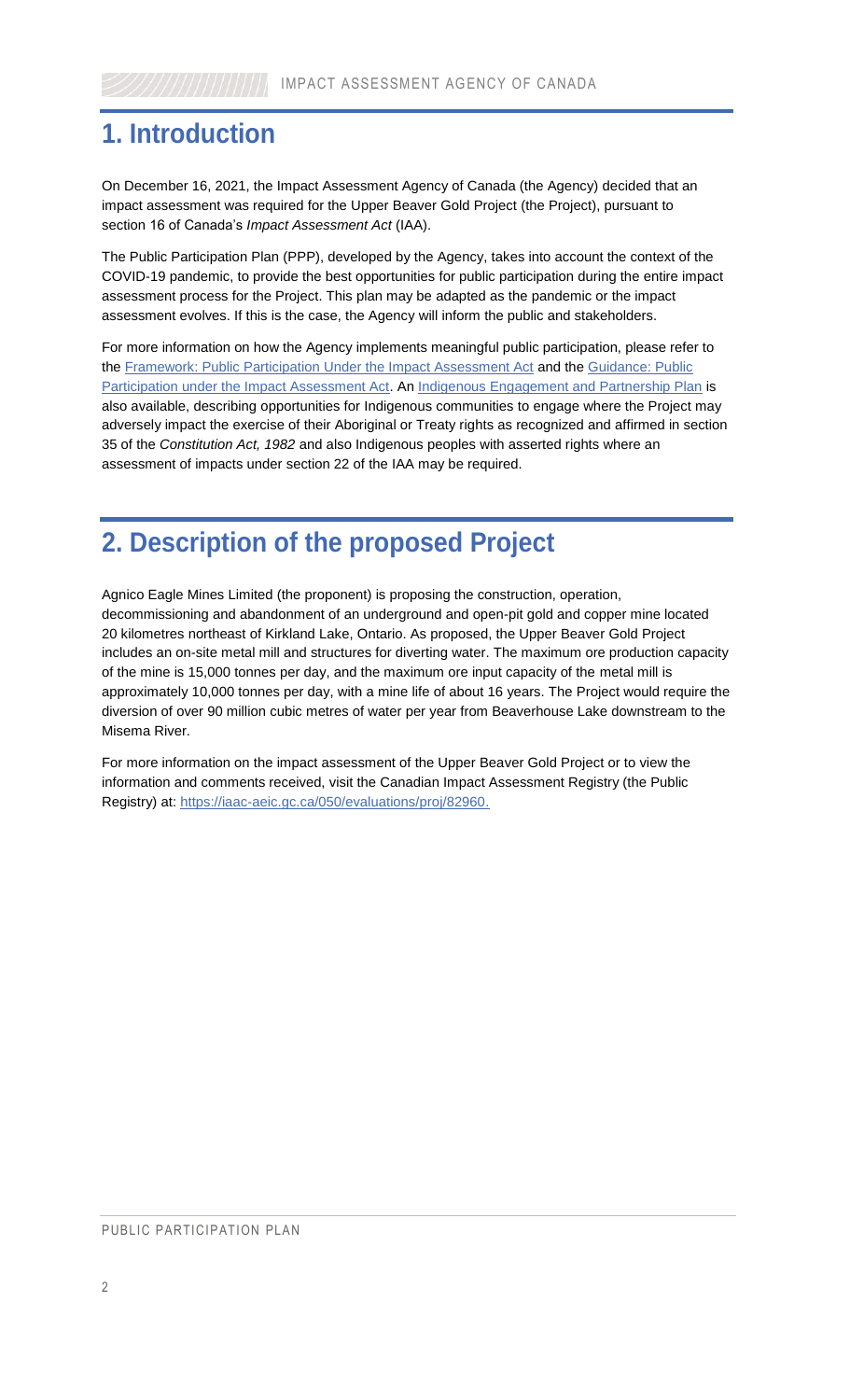#### <span id="page-3-0"></span>**3. Objectives of public participation**

The Public Participation Plan outlines the various ways participants can provide input and participate in the process. The Agency objectives for public participation are as follows:

- Public participation is meaningful. This means that the public is provided with:
	- opportunities to take part in the impact assessment,
	- the information they need to participate, and
	- the capacity to participate in an informed manner.
- <span id="page-3-1"></span> The public is engaged early and often, particularly at each key stage of the impact assessment process.
	- The public brings forward key issues to the Agency and the proponent early in the process to inform the proponent's Impact Statement.
	- The public is involved in the development or revision of key documents, such as this plan, the Tailored Impact Statement Guidelines, the proponent's Impact Statement, the Agency's draft Impact Assessment Report and potential conditions, and potential changes to the Decision Statement.
- Participation opportunities are designed taking into account the diverse needs and interests of the public, including youth, women, seniors and groups with diverse identity profiles. Opportunities include, but are not limited to: public comment periods, and in-person or virtual information sessions or engagement events at key phases of the process.
- The Agency informs the proponent about the concerns raised by the participants.
- Public views heard throughout the process are tracked and inform decision-making.

#### **4. Identification of participants**

The Agency has compiled a list of public entities and organizations that includes Ontario and Quebec communities and associations who may have an interest in this project's impact assessment.

This list was informed by participants in the Planning Phase for the Project; participants identified in documents provided by the proponent; and participants identified by the Agency in proximity to the Project with potential interest or technical knowledge relevant to the impact assessment.

The list is as follows:

- Algonquin Anishinabeg Nation Tribal Council (AANTC), Quebec
- Algonquin Nation Secretariat (ANS), Quebec
- Beaverhouse Lake Cottagers and Residents, Ontario
- Canadian Environmental Law Association, Ontario
- Englehart & District Chamber of Commerce (District of Temiskaming), Ontario
- Federation of Ontario Cottagers Associations (FOCA), Ontario
- Keepers of the Circle (Provincial Representative of Native Women's Association of Canada), Ontario
- Kirkland Lake District Chamber of Commerce, Ontario
- Kirkland Lake and District Community Development Corp., Ontario
- Kirkland Lake Game and Fish Protective Association, Ontario
- MiningWatch Canada, Ontario

PUBLIC PARTICIPATION PLAN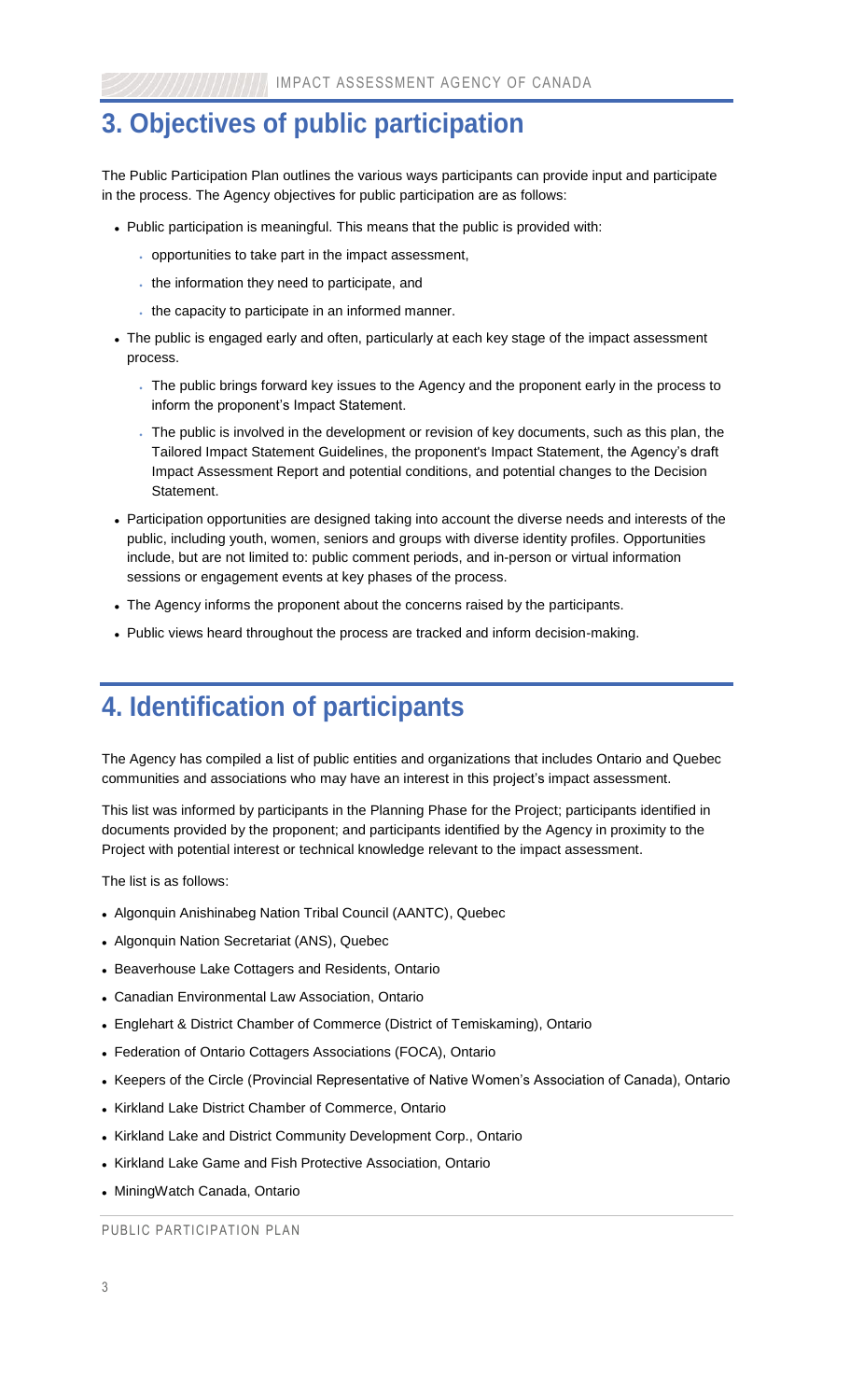- NorthWatch Coalition for Environmental Protection, Ontario
- Ontario Federation of Anglers and Hunters (OFAH), Ontario
- Ontario Rivers Alliance, Ontario
- Stella Jones Timber Company, Ontario
- Timmins Native Friendship Centre, Ontario
- Town of Kirkland Lake, Ontario
- Township of Black River Matheson, Ontario
- Township of Gauthier (Dobie), Quebec
- Township of Larder Lake, Ontario
- Township of McGarry (District of Temiskaming), Ontario
- Ville de Rouyn-Noranda, Quebec
- <span id="page-4-0"></span>Wabun Tribal Council (WTC), Ontario
- General public, Ontario and Quebec

The Agency will maintain a distribution list for those listed above throughout the impact assessment. Participants on the distribution list will receive updates and notices about the project's impact assessment as the process unfolds.

If you or your organization would like to be added to this list, please use the "Submit a comment" function on the Public Registry's project page [\(Reference Number 82960\)](https://iaac-aeic.gc.ca/050/evaluations/proj/82960?culture=en-CA) or send an email to [UpperBeaver@iaac-aeic.gc.ca](mailto:UpperBeaver@iaac-aeic.gc.ca) and request to be added to the Public Participation Plan distribution list.

Please consult the *Indigenous Engagement and Partnership Plan* for a list of the Indigenous communities that are identified for engagement as part of the impact assessment of the Project.

#### **5. Public participation tools**

The Agency has identified a series of tools to ensure meaningful participation throughout the impact assessment process:

- Opportunities to apply for funding under the Participant Funding Program [\(https://www.canada.ca/en/impact-assessment-agency/services/public-participation/funding](https://www.canada.ca/en/impact-assessment-agency/services/public-participation/funding-programs/participant-funding-program.html)[programs/participant-funding-program.html\)](https://www.canada.ca/en/impact-assessment-agency/services/public-participation/funding-programs/participant-funding-program.html) to support the public in participating in the impact assessment process;
- Public notice(s) on the Public Registry and published in newspapers and radio broadcasts that provide information and updates on the Impact Assessment, announce public participation opportunities, and funding opportunities;
- Emails to the distribution list that provide information and updates on the Impact Assessment, announce public participation opportunities, and funding opportunities;
- Social media updates (e.g. the Agency's Twitter Feed: @IAAC\_AEIC #UpperBeaver) that provide information and updates on the Impact Assessment, announce public participation opportunities, and funding opportunities;
- Interactive community information sessions to learn more about the Project, the impact assessment process and how to submit comments (presentations, with question and answer sessions and/or workshops to be held virtually or in-person, depending on the status of the COVID-19 pandemic);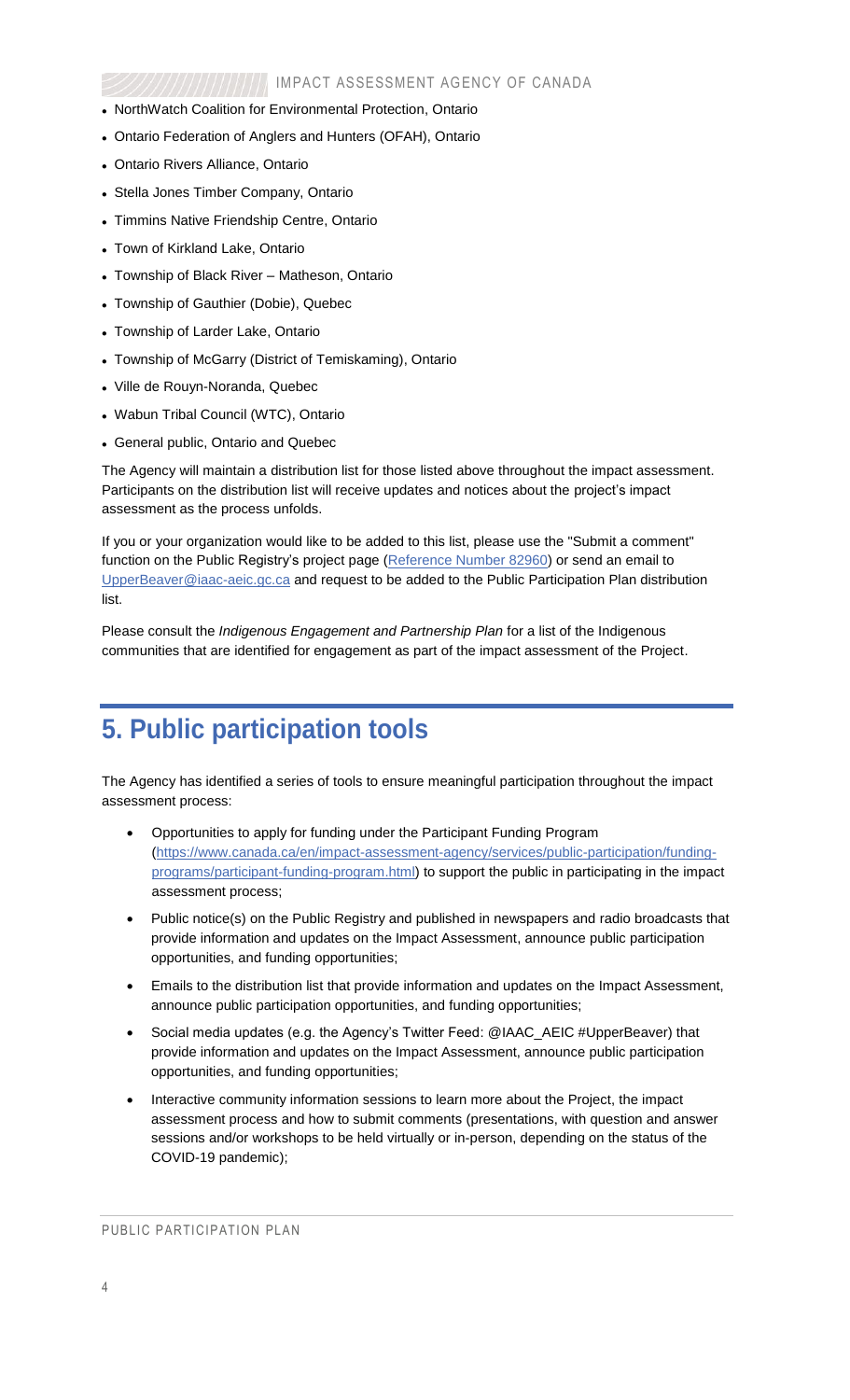- Summaries of key documents, fact sheets, infographics, and audio-visual materials in plain language and in an accessible format;
- Public comment periods at key stages of the process;
- Canadian Impact Assessment Registry to post written comments at key public comment periods, and throughout the process; and
- Free training opportunities for people directly involved in impact assessments.<sup>1</sup>

## **6. Activities and public participation approach**

The following table provides a description of the main phases in the impact assessment process, and an outline of the proposed Agency-led engagement opportunities in each phase. The table describes the objectives of each phase, the anticipated engagement activities that will be used, and the public participation tools that will support the engagement activities. The type of engagement activities (virtual or in person) will be announced at each opportunity.

l

<sup>&</sup>lt;sup>1</sup> For information on training, visit<https://www.iaac-aeic.gc.ca/014/index-eng.aspx>

PUBLIC PARTICIPATION PLAN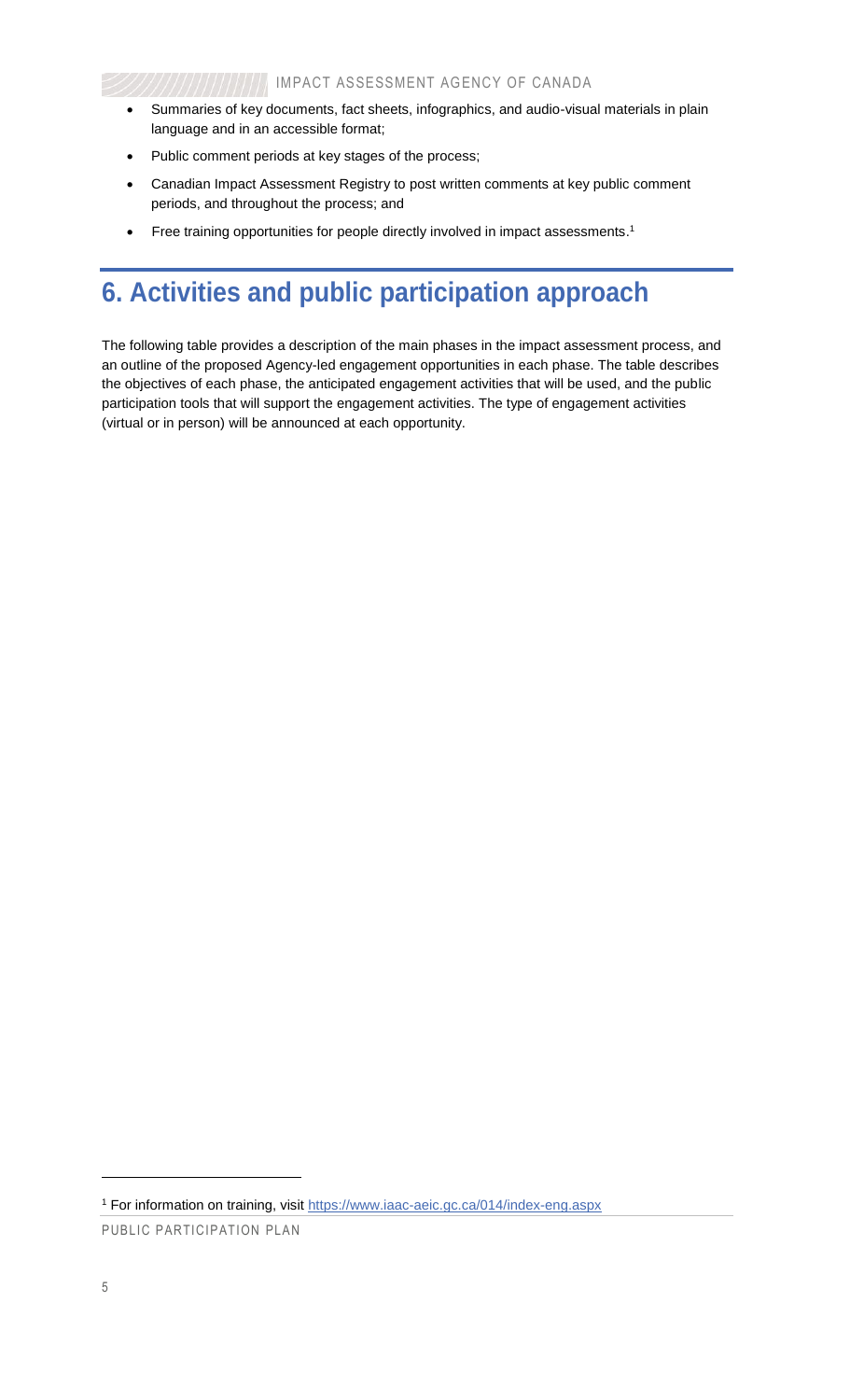#### **Table 1 – Table of public participation approaches and activities**

<span id="page-6-0"></span>

| <b>Expected Agency activities</b>                                                                                                                                                                                                                                                                                                                                                                                                                                                                                                                                                                                                                                                                                                                                                                                                                          | <b>Expected public participation/activities</b>                                                                                                                                                                                                                                                                                                                                                                                                                                                                                                                                                                                                                                                       | <b>Engagement method</b>                                                                                                                                                         |  |  |
|------------------------------------------------------------------------------------------------------------------------------------------------------------------------------------------------------------------------------------------------------------------------------------------------------------------------------------------------------------------------------------------------------------------------------------------------------------------------------------------------------------------------------------------------------------------------------------------------------------------------------------------------------------------------------------------------------------------------------------------------------------------------------------------------------------------------------------------------------------|-------------------------------------------------------------------------------------------------------------------------------------------------------------------------------------------------------------------------------------------------------------------------------------------------------------------------------------------------------------------------------------------------------------------------------------------------------------------------------------------------------------------------------------------------------------------------------------------------------------------------------------------------------------------------------------------------------|----------------------------------------------------------------------------------------------------------------------------------------------------------------------------------|--|--|
| <b>Phase 1: Planning</b>                                                                                                                                                                                                                                                                                                                                                                                                                                                                                                                                                                                                                                                                                                                                                                                                                                   |                                                                                                                                                                                                                                                                                                                                                                                                                                                                                                                                                                                                                                                                                                       |                                                                                                                                                                                  |  |  |
| <b>Objectives</b><br>Support understanding of the proposed Project<br>➤<br>Provide an opportunity for the public to apply for funding to support participation during the Planning Phase<br>Increase public awareness of the impact assessment process and meaningful participation<br>➤<br>Obtain comments and feedback on documents related to the Planning Phase such as the Initial Project Description and to inform the development of the Public Participation<br>➤<br>Plan (PPP) and Tailored Impact Statement Guidelines (Guidelines)<br>Notify public of key steps in the process such as the comment period on the Initial Project Description, the draft PPP and the draft Guidelines as well as the impact assessment<br>decision                                                                                                             |                                                                                                                                                                                                                                                                                                                                                                                                                                                                                                                                                                                                                                                                                                       |                                                                                                                                                                                  |  |  |
| Timeline: 180 days (excluding any timeline suspension)                                                                                                                                                                                                                                                                                                                                                                                                                                                                                                                                                                                                                                                                                                                                                                                                     |                                                                                                                                                                                                                                                                                                                                                                                                                                                                                                                                                                                                                                                                                                       |                                                                                                                                                                                  |  |  |
| From September 13, 2021 to October 4, 2021, the<br>Agency offered grant funding during the first comment<br>period of the Planning Phase to support participation<br>From September 13, 2021 to October 4, 2021, the<br>Agency hosted virtual information sessions, with a<br>question and answer session, to support public<br>understanding of impact assessment process and<br>sought comments on the Initial Project Description<br>The Agency responded to any inquiries, sent letters /<br>$\bullet$<br>emails informing the public on the Agency's distribution<br>list of, and posted key documents on the Public<br>Registry<br>The Agency provided online training on Impact<br>Assessment process<br>From January 31, 2022 to March 12, 2022, the Agency<br>made grant funding available for the second comment<br>period of the Planning Phase | From September 13, 2021 to October 4, 2021, participated in<br>the first comment period on the Initial Project Description<br>Submitted comments on the Initial Project Description<br>$\bullet$<br>Interested participants applied for available grant funding during<br>the first comment period of the Planning Phase to support<br>participation<br>From January 31, 2022 to March 12, 2022, participated in the<br>second comment period on the draft Guidelines and the draft<br><b>PPP</b><br>Participated in virtual information sessions, with a question and<br>answer session to discuss and inform key planning documents<br>Submitted comments on the draft Guidelines and the draft PPP | Emails<br>$\bullet$<br>Online comments<br>Meetings, information sessions and/or<br>workshops<br>Posting of relevant documents and Notices on<br>$\bullet$<br>the Public Registry |  |  |
| From January 31, 2022 to March 12, 2022, the Agency<br>hosted virtual information sessions, with a question and                                                                                                                                                                                                                                                                                                                                                                                                                                                                                                                                                                                                                                                                                                                                            |                                                                                                                                                                                                                                                                                                                                                                                                                                                                                                                                                                                                                                                                                                       |                                                                                                                                                                                  |  |  |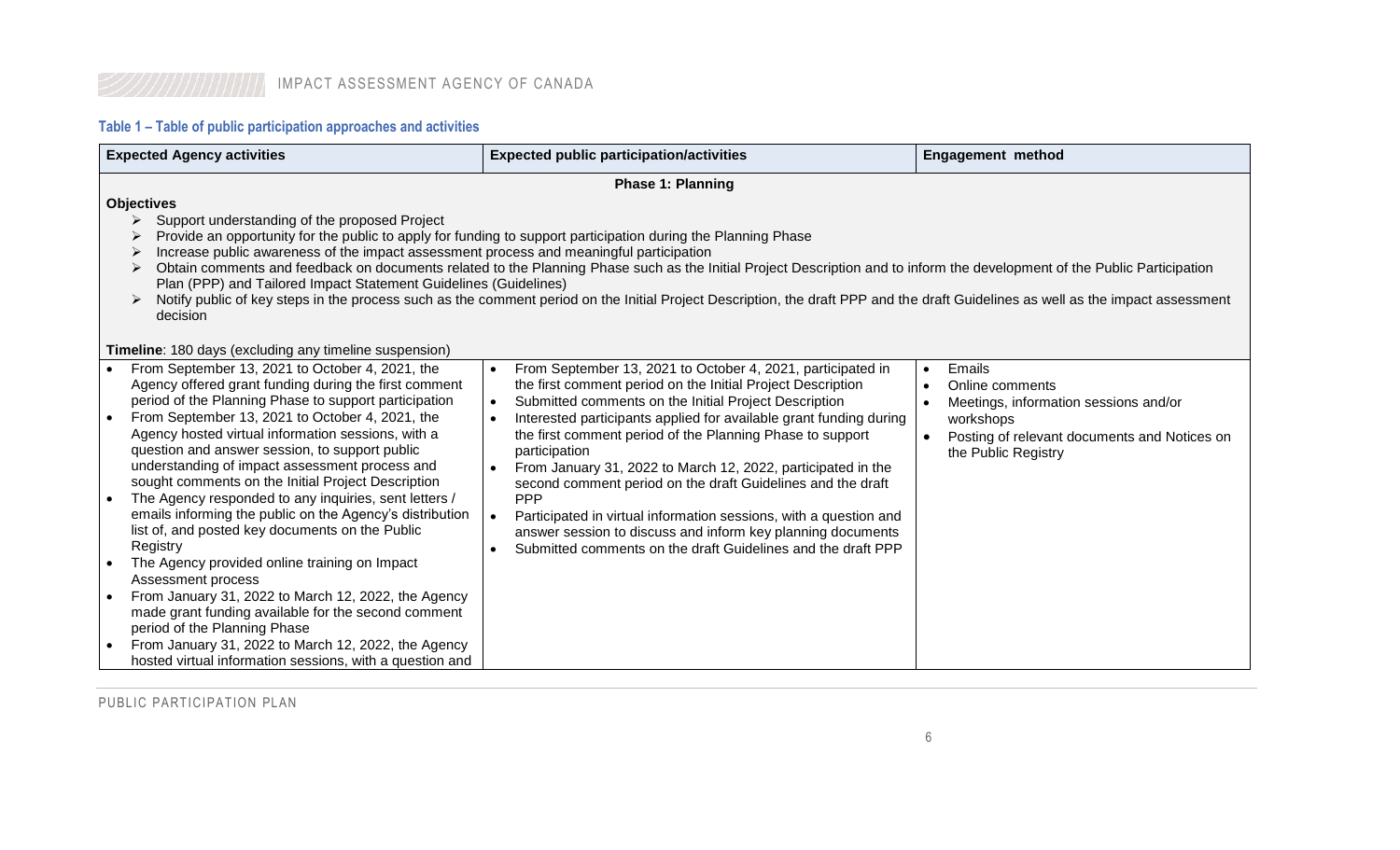#### **IMPACT ASSESSMENT AGENCY OF CANADA**

| <b>Expected Agency activities</b>                                                                                                                                                                                                                                                                                                                                                                                                                                                                                                                                                                                                                                                                                                                      | <b>Expected public participation/activities</b>                                                                                                                                                                                                                                                                                                                                                                                                                                                                                                                                                                                                                | <b>Engagement method</b>                                                                                                                                           |
|--------------------------------------------------------------------------------------------------------------------------------------------------------------------------------------------------------------------------------------------------------------------------------------------------------------------------------------------------------------------------------------------------------------------------------------------------------------------------------------------------------------------------------------------------------------------------------------------------------------------------------------------------------------------------------------------------------------------------------------------------------|----------------------------------------------------------------------------------------------------------------------------------------------------------------------------------------------------------------------------------------------------------------------------------------------------------------------------------------------------------------------------------------------------------------------------------------------------------------------------------------------------------------------------------------------------------------------------------------------------------------------------------------------------------------|--------------------------------------------------------------------------------------------------------------------------------------------------------------------|
| answer session, to support public understanding of the<br>impact assessment process and sought comments on<br>the draft Guidelines and draft PPP                                                                                                                                                                                                                                                                                                                                                                                                                                                                                                                                                                                                       |                                                                                                                                                                                                                                                                                                                                                                                                                                                                                                                                                                                                                                                                |                                                                                                                                                                    |
|                                                                                                                                                                                                                                                                                                                                                                                                                                                                                                                                                                                                                                                                                                                                                        | <b>Phase 2: Impact Statement</b>                                                                                                                                                                                                                                                                                                                                                                                                                                                                                                                                                                                                                               |                                                                                                                                                                    |
| Objectives:                                                                                                                                                                                                                                                                                                                                                                                                                                                                                                                                                                                                                                                                                                                                            |                                                                                                                                                                                                                                                                                                                                                                                                                                                                                                                                                                                                                                                                |                                                                                                                                                                    |
| Increase public awareness of the impact assessment process<br>➤<br>Provide an opportunity for the public to apply for participant funding for the remainder of the impact assessment process<br>➤<br>Encourage the public to share information with the proponent to inform the development of the proponent's impact statement<br>➤<br>Obtain comments / views on the proponent's Impact Statement<br>➤<br>Notify the public of key steps in the process such as the receipt of the Impact Statement and the comment period on the Impact Statement<br>➤                                                                                                                                                                                              |                                                                                                                                                                                                                                                                                                                                                                                                                                                                                                                                                                                                                                                                |                                                                                                                                                                    |
| <b>Timeline:</b> up to 3 years (excluding any timeline extension)                                                                                                                                                                                                                                                                                                                                                                                                                                                                                                                                                                                                                                                                                      |                                                                                                                                                                                                                                                                                                                                                                                                                                                                                                                                                                                                                                                                |                                                                                                                                                                    |
| The Agency makes participant funding available for the<br>remainder of the impact assessment process<br>The Agency administers participant funding throughout<br>the impact statement phase<br>The Agency posts the Impact Statement on the Public<br>Registry and sends notification emails to the public<br>distribution list<br>The Agency holds a comment period on the Impact<br>Statement. The comments will assist in determining<br>whether the Impact Statement contains all the<br>information and studies requested in the Guidelines<br>The Agency presents on the impact assessment<br>process at the proponent's meeting<br>The Agency issues requests to the proponent for<br>information or studies required to satisfy the Guidelines | Apply for available participant funding to participate in the<br>remaining phases of the impact assessment process.<br>Participate in proponent's meeting on its Impact Statement<br>Submit comments, including those related to community<br>knowledge, if applicable, that the proponent considers when<br>drafting the Impact Statement<br>Participants potentially impacted by the Project work with the<br>proponent to collect relevant information about the project's<br>potential positive and adverse effects (direct and incidental), as<br>well as the mitigation and monitoring measures<br>Submit comments to the Agency on the Impact Statement | Emails<br>$\bullet$<br>Online comments<br>Meetings, information sesions and/or<br>workshops<br>Posting of relevant documents and Notices on<br>the Public Registry |

PUBLIC PARTICIPATION PLAN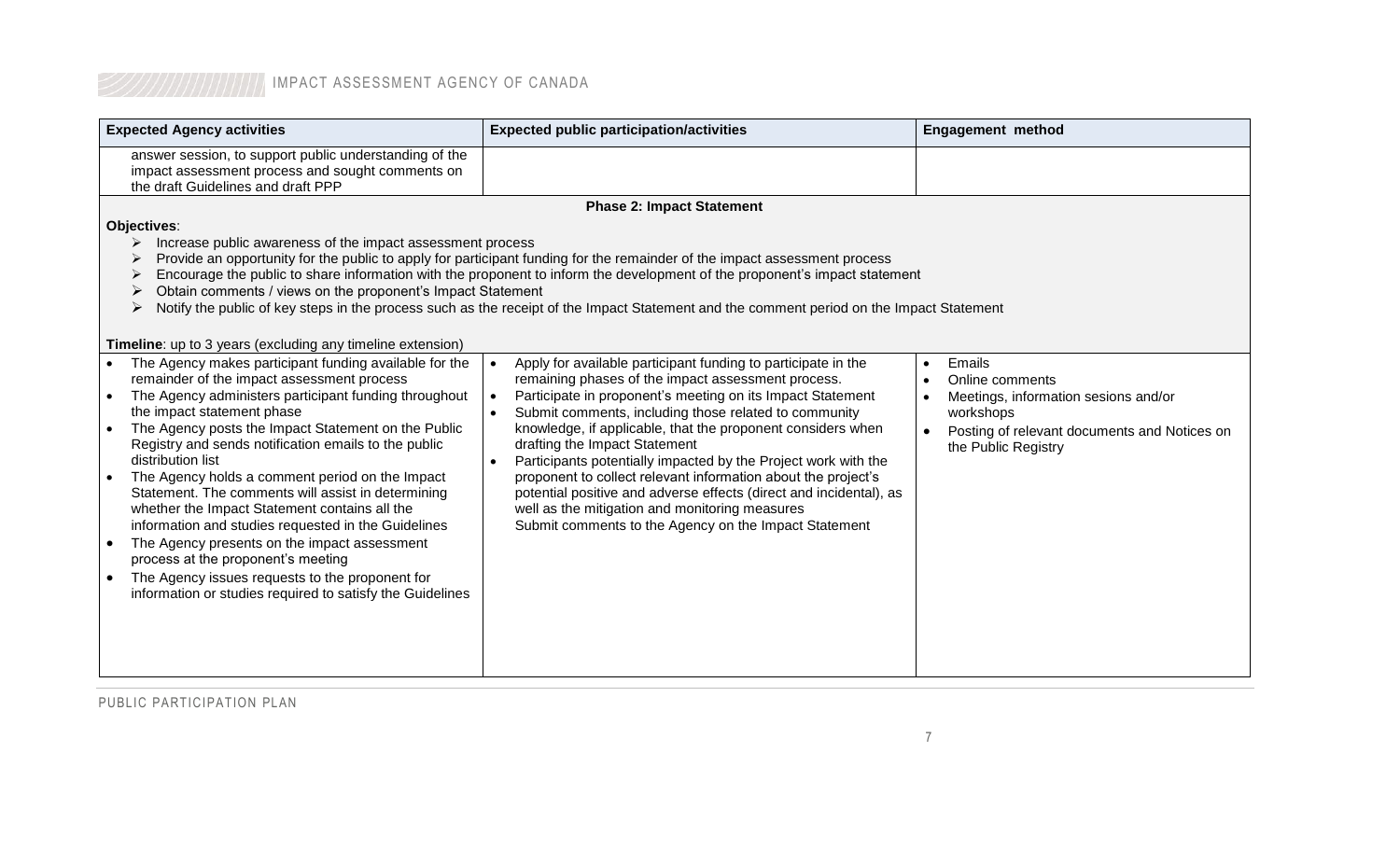|  |  | IMPACT ASSESSMENT AGENCY OF CANADA |  |  |  |
|--|--|------------------------------------|--|--|--|
|--|--|------------------------------------|--|--|--|

| <b>Expected Agency activities</b>                                                                                                                                                                                                                                                                                                                                                                                                                                                                                                                                                                                                                                                                                                                                                                                                                                                                                          | <b>Expected public participation/activities</b>                                                                                                                                                                                                                                                                                                                                                                                                                                                                                                                                                                                                  | <b>Engagement method</b>                                                                                                                              |  |
|----------------------------------------------------------------------------------------------------------------------------------------------------------------------------------------------------------------------------------------------------------------------------------------------------------------------------------------------------------------------------------------------------------------------------------------------------------------------------------------------------------------------------------------------------------------------------------------------------------------------------------------------------------------------------------------------------------------------------------------------------------------------------------------------------------------------------------------------------------------------------------------------------------------------------|--------------------------------------------------------------------------------------------------------------------------------------------------------------------------------------------------------------------------------------------------------------------------------------------------------------------------------------------------------------------------------------------------------------------------------------------------------------------------------------------------------------------------------------------------------------------------------------------------------------------------------------------------|-------------------------------------------------------------------------------------------------------------------------------------------------------|--|
| <b>Phase 3: Impact Assessment</b>                                                                                                                                                                                                                                                                                                                                                                                                                                                                                                                                                                                                                                                                                                                                                                                                                                                                                          |                                                                                                                                                                                                                                                                                                                                                                                                                                                                                                                                                                                                                                                  |                                                                                                                                                       |  |
| <b>Objectives</b><br>Increase public awareness of the impact assessment process<br>Obtain comments / views on the Agency's draft Impact Assessment Report and draft potential conditions<br>Notify public of key steps in the process such as the comment period on the draft Impact Assessment Report and draft potential conditions<br>Timeline: Up to 300 days (excluding any timeline extension)                                                                                                                                                                                                                                                                                                                                                                                                                                                                                                                       |                                                                                                                                                                                                                                                                                                                                                                                                                                                                                                                                                                                                                                                  |                                                                                                                                                       |  |
| The Agency administers participant funding throughout<br>the impact assessment phase<br>The Agency posts draft Impact Assessment Report and<br>draft potential conditions on the Public Registry and<br>sends notification emails to the public distribution list<br>The Agency holds a comment period on the draft<br>Impact Assessment Report and draft potential<br>conditions. The comments will assist in finalizing the<br>Agency's recommendation to the Minister of<br><b>Environment and Climate Change</b><br>The Agency hosts information sessions, with a question<br>and answer session, to support public's understanding<br>of impact assessment process and seek comments on<br>the draft Impact Assessment Report and draft potential<br>conditions<br>The Agency asks the proponent to present on identified<br>issues, addressing project concerns and explaining<br>mitigation and monitoring measures | Participate in information sessions, with a question and answer<br>session to discuss and share comments and feedback on the<br>draft Impact Assessment Report and draft potential conditions<br>Participate in proponent presentation on identified issues,<br>addressing project concerns and explaining mitigation and<br>monitoring measures<br>Submit comments to the Agency on the draft Impact<br>Assessment Report and draft potential conditions<br>Submit comments to the Agency on the project's potential<br>adverse effects; on the integration of any community<br>knowledge; and proposed mitigation or accommodation<br>measures | Emails<br>Online comment<br>Meetings, information sessions and/or<br>workshops<br>Posting of relevant documents and Notices on<br>the Public Registry |  |

PUBLIC PARTICIPATION PLAN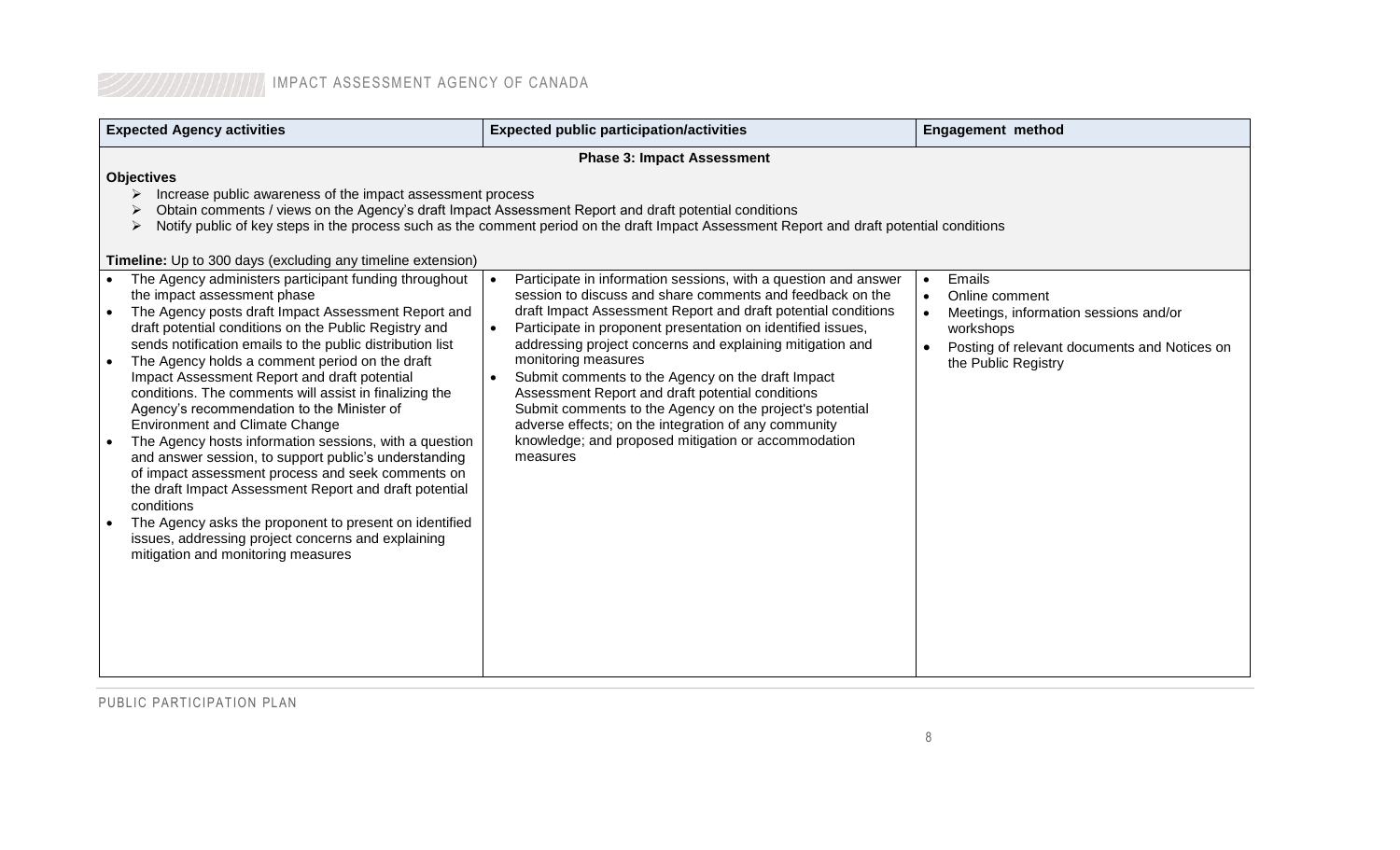| <b>Expected Agency activities</b>                                                                                                                                                                                                                                                                                                                                               | <b>Expected public participation/activities</b>                                                                                                                                                                                                                                                                                                                                                  | <b>Engagement method</b>                                                                                      |  |
|---------------------------------------------------------------------------------------------------------------------------------------------------------------------------------------------------------------------------------------------------------------------------------------------------------------------------------------------------------------------------------|--------------------------------------------------------------------------------------------------------------------------------------------------------------------------------------------------------------------------------------------------------------------------------------------------------------------------------------------------------------------------------------------------|---------------------------------------------------------------------------------------------------------------|--|
|                                                                                                                                                                                                                                                                                                                                                                                 | <b>Phase 4: Decision</b>                                                                                                                                                                                                                                                                                                                                                                         |                                                                                                               |  |
| <b>Objectives</b>                                                                                                                                                                                                                                                                                                                                                               |                                                                                                                                                                                                                                                                                                                                                                                                  |                                                                                                               |  |
| Inform the public about the Decision Statement issued by the Minister of Environment and Climate Change<br>Increase awareness of the Decision Statement, including reasons for the public interest determination                                                                                                                                                                |                                                                                                                                                                                                                                                                                                                                                                                                  |                                                                                                               |  |
|                                                                                                                                                                                                                                                                                                                                                                                 | Timeline: Up to 30 days, if the determination is made by the Minister, or up to 90 days if the Minister refers the determination to Governor in Council (excluding any timeline extension)                                                                                                                                                                                                       |                                                                                                               |  |
| The Agency posts on the Public Registry the final<br>Impact Assessment Report, the Decision Statement,<br>including the reasons for the public interest<br>determination and sends notification emails to the<br>public distribution list                                                                                                                                       | Receive notification of the public interest determination and the<br>issuance of the Decision Statement.                                                                                                                                                                                                                                                                                         | Posting of relevant documents and Notices on<br>the Public Registry<br>Notifications sent by email            |  |
|                                                                                                                                                                                                                                                                                                                                                                                 | <b>Phase 5: Post-Decision</b>                                                                                                                                                                                                                                                                                                                                                                    |                                                                                                               |  |
| Objectives: if the project is approved                                                                                                                                                                                                                                                                                                                                          |                                                                                                                                                                                                                                                                                                                                                                                                  |                                                                                                               |  |
| Post-Decision follow-up, monitoring activities and results from follow-up program on the Public Registry<br>Obtain comments on potential amendments to the Decision Statement, should an amendment be required.                                                                                                                                                                 |                                                                                                                                                                                                                                                                                                                                                                                                  |                                                                                                               |  |
| Timeline: Begins after the decision statement is issued, and then is ongoing                                                                                                                                                                                                                                                                                                    |                                                                                                                                                                                                                                                                                                                                                                                                  |                                                                                                               |  |
| The Agency conducts compliance and enforcement<br>$\bullet$<br>activities consistent with the Compliance Promotion and<br>Enforcement Policy for designated projects subject to<br>the IAA and post results as per section 152 of the IAA<br>on the Public Registry<br>The Agency engages on potential amendments to the<br>Decision Statement, should an amendment be required | Submit comments to the Agency on potential amendments to<br>the Decision Statement, should an amendment be required<br>For questions or comments about the Agency's compliance and<br>enforcement program and policies, or if the public has reason to<br>believe that there has been a contravention of the IAA, please<br>report it to the Agency at:<br>compliance-conformite@iaac-aeic.gc.ca | Emails<br>$\bullet$<br>Online comments<br>Posting of relevant documents and Notices on<br>the Public Registry |  |